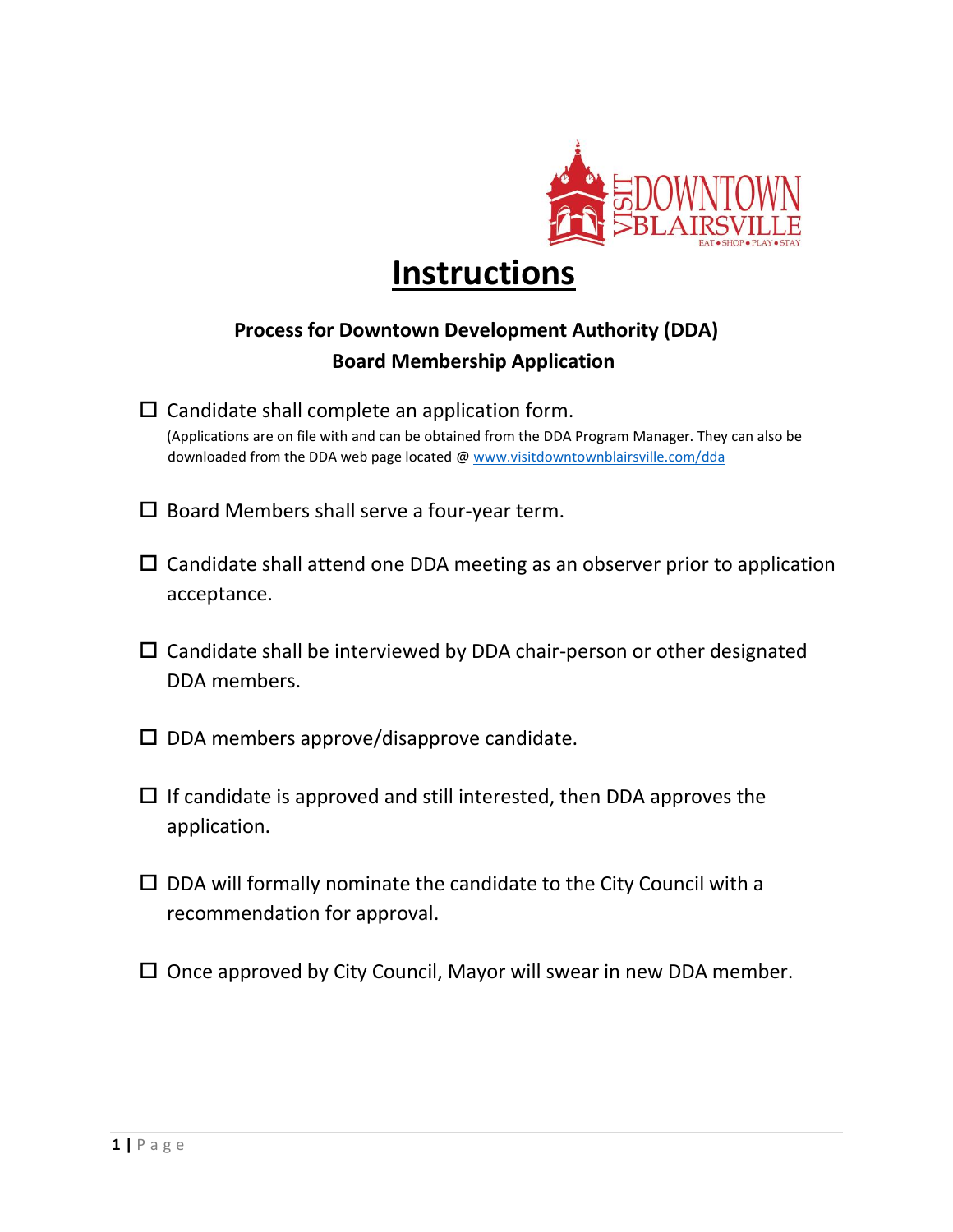

#### **Mission**

The mission of our Better Hometown revitalization effort is to help the city of Blairsville fulfill its potential, by using our combined talents and resources to create opportunity and prosperity fitting the special character, heritage, and historic preservation of this mountain community.

## **Overview**

The Blairsville Downtown Development Authority is composed of a seven (7) member Board of Directors, appointed by the Blairsville City Council to serve as advocates and advisors to the City Council related to economic growth. The DDA drives and directs policies and programs aimed at improving the economic development and vibrancy of the city using the four (4) points of the Main Street Process: Organization, Design, Economic Restructuring and Promotions. The DDA meets monthly at noon at City Hall.

Nationally, the Main Street Program provides a comprehensive approach to the economic revitalization of historic downtown districts, which communities then implement on the local level. While the program does focus on the preservation of historic commercial buildings, it is as much about preserving a strong sense of community as it is about preserving buildings. The DDA manager helps synchronize efforts in all major program areas (Outreach, Promotion, Design, and Economic Development) by working with volunteers and partner organizations to generate broad-based community support and engagement for our downtown. Brief descriptions of program areas are as follows:

**Outreach:** Outreach involves building a downtown support network that is well represented by business and property owners, bankers, citizens, public officials, and other local economic development organizations. Engaging stakeholders and generating volunteer support is central to this endeavor because strong organization provides the stability needed to build and maintain long-term development efforts.

**Promotion:** Promotion focuses on improving awareness about downtown. Street festivals, parades, retail events, and marketing campaigns are some of the ways the DDA tries to generate excitement about the district. Promotion involves creating and marketing an enticing image to residents and visitors so that downtown benefits by association.

**Design:** Design is meant to enhance the visual appeal of the district. Building rehabilitation, street and alley cleanup, signage, landscaping, and lighting are all ways to improve the physical image of downtown. Design improvements result in a reinvestment of public and private dollars as the area is increasingly seen as a quality place to invest, shop, work, walk, and live.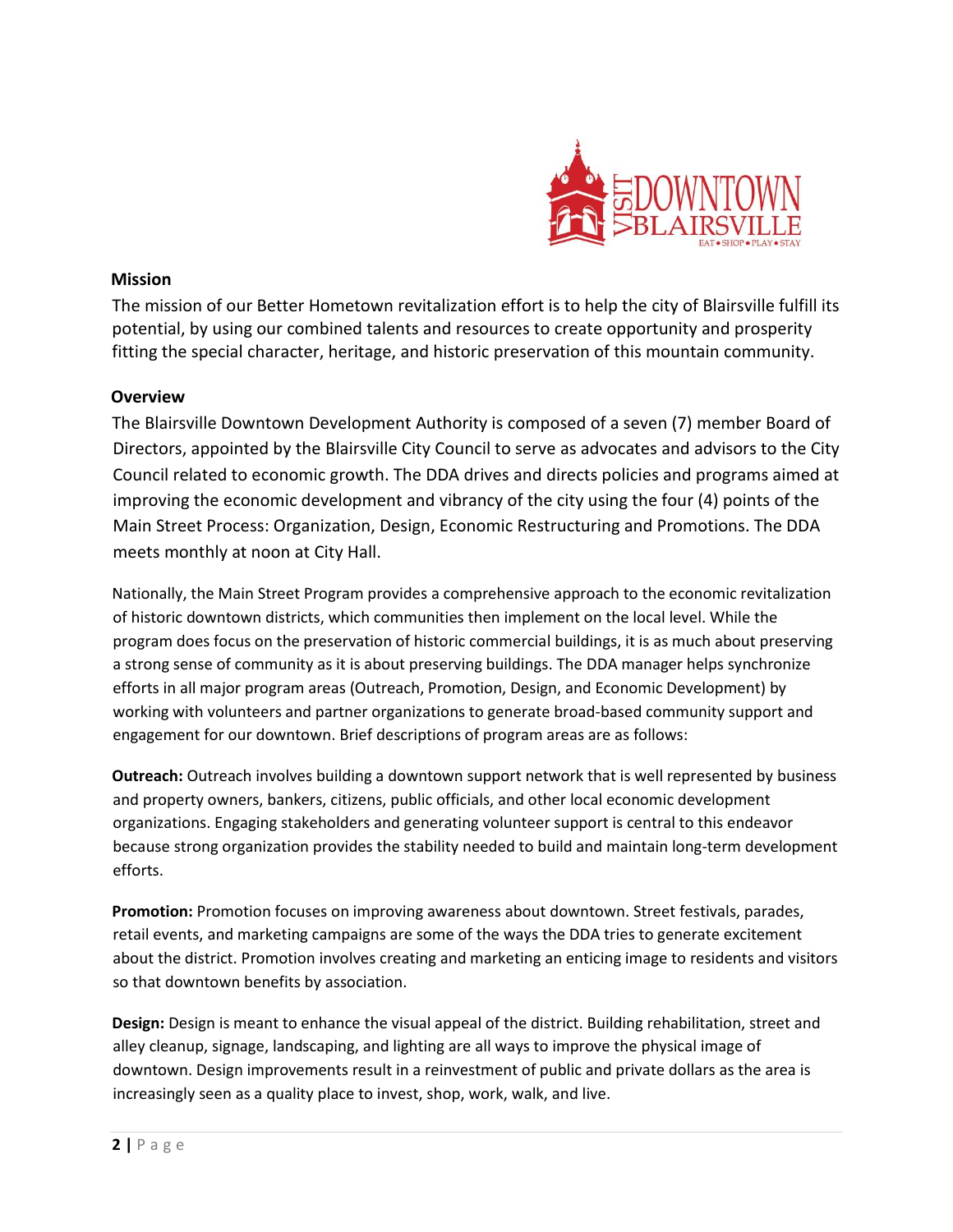

**Economic Restructuring:** Economic restructuring involves analyzing current market forces to develop long-term strategies for maintaining downtown vitality. Offering investment incentives, recruiting new businesses, and improving the competitiveness of traditional merchants and small businesses are examples of economic restructuring activities. Each board member is required to serve as either chair of one of the committees, or on the executive committee of the board (Chair, Vice Chair or Secretary).

## **Considerations for DDA Board Membership. Please check all that apply.**

- $\Box$  I reside within the city limits of Blairsville.
- $\Box$  I own real estate within the city limits of Blairsville.
- $\Box$  I own a business within the city limits of Blairsville.
- $\Box$  I fully understand what the DDA Board expects from me.
- $\square$  I am committed to the goals and mission of the DDA Board.
- $\Box$  I afford the demands on my time, resources, and energy.
- $\Box$  I attend meetings regularly, making them a priority for the duration of my appointment?
- $\Box$  Am I willing to perform a reasonable amount of work outside the regularly scheduled DDA Board meetings to attend sub-committee/action group meetings and will prepare for each meeting.
- $\Box$  I work effectively with other members of the DDA Board.
- $\Box$  I willing to participate in the necessary Board training, education and development activities that will improve my effectiveness in my position.
- $\Box$  I am current with all my financial obligations to the City.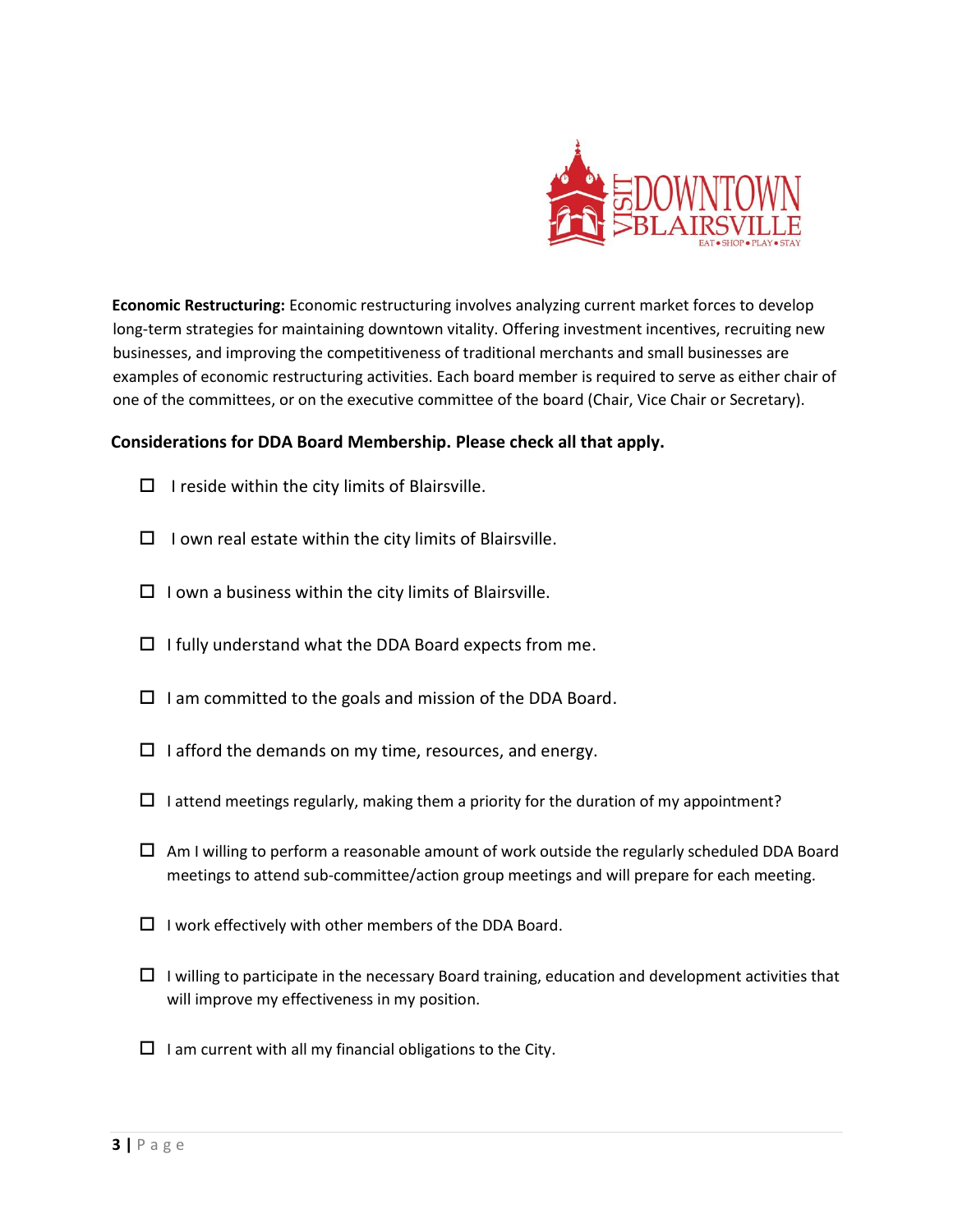

| <b>Applicant Name:</b> |                                                                                                      |  |
|------------------------|------------------------------------------------------------------------------------------------------|--|
|                        |                                                                                                      |  |
| <b>Home: Address:</b>  |                                                                                                      |  |
|                        |                                                                                                      |  |
| <b>Home Phone:</b>     | <b>Home E-mail: Example 2014</b>                                                                     |  |
|                        | Work E-mail: 2008 2010 2021 2022 2023 2024 2022 2022 2023 2024 2022 2023 2024 2022 2023 2024 2022 20 |  |
| <b>Cell Phone:</b>     | Other E-mail: _______________                                                                        |  |

**Name & Address of business, residence or property owned or location of vested interest within the city limits of the City of Blairsville (if applicable):** 

**Briefly explain your reason for wanting to become a DDA Board member:**